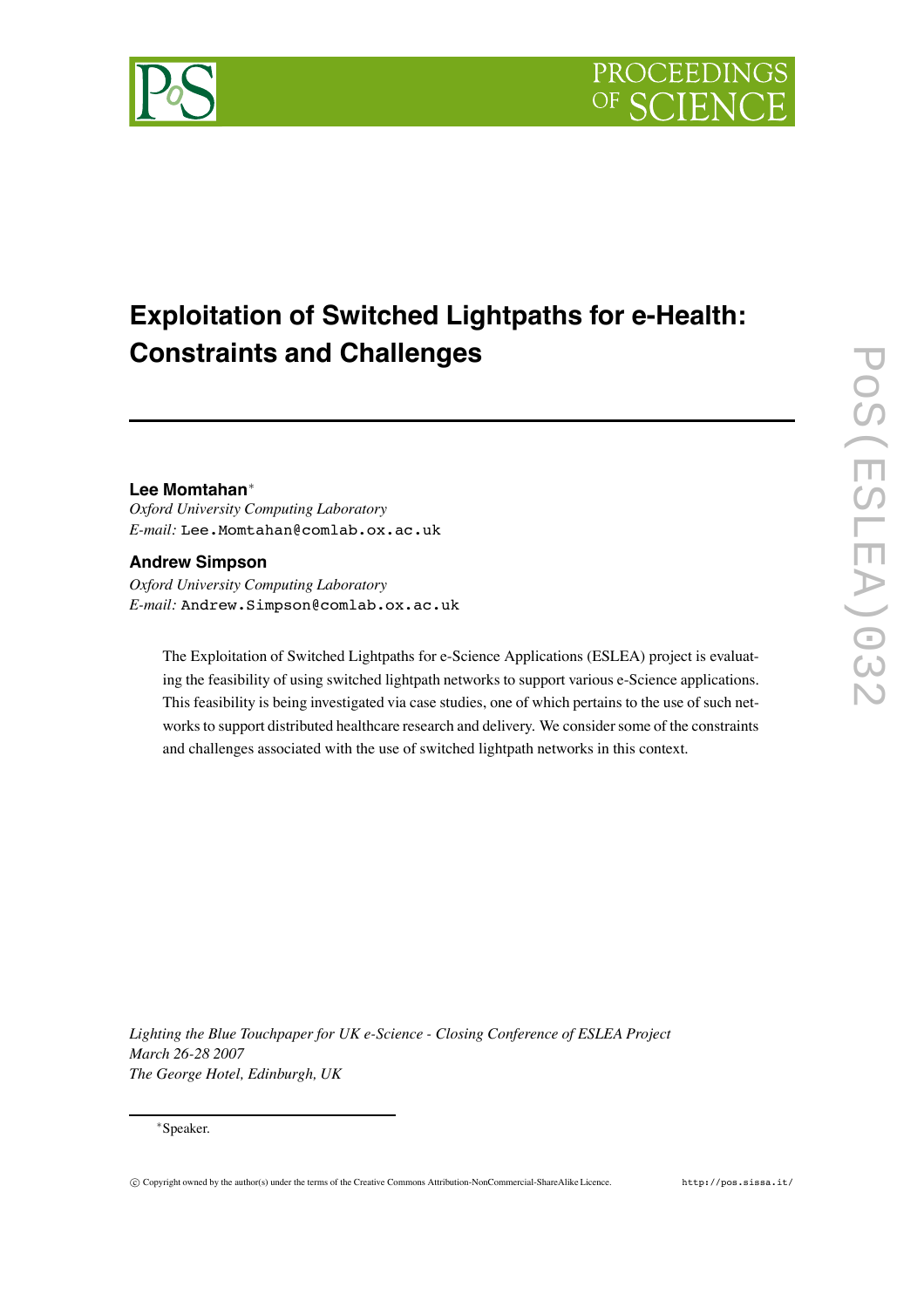# **1. Introduction**

The future of networking is moving towards switching in the optical domain, with the UK's effort being represented by the UKLight network. Within the UK, the national e-Science Programme [1] helped drive the development of infrastructures and applications to deliver 'large-scale' science. In this spirit, the Exploitation of Switched Lightpaths for e-Science Applications (ESLEA) project [2] aims to pioneer the use of UKLight to support a variety of e-Science applications. The concern of this paper is the e-Health 'mini-project' of ESLEA.

A two-pronged approach has been taken within the e-Health mini-project: the consideration of generic issues and the consideration of more specific issues pertaining to a particular application area have been split into two parallel tasks. Initial experiences with respect to the former were reported in [3]; initial experiences with respect to the latter were reported in [4].

The specific application associated with the e-Health mini-project pertains to typical use cases derived from the Integrative Biology project (IB) [5, 6], which is developing a customised virtual research environment to support researchers in the integration of biological information across multiple spatio-temporal scales. IB has established a community that is committed to sharing technologies and best practice with respect to heart and cancer modelling. The exploitation of networks such as UKLight has the potential to improve remote visualisation and to allow models to be run at more than one site—even when they are tightly coupled.

Current models of action-potential propagation within whole-heart models can involve finite element meshes with tens of millions of nodes, and up to 50 solution variables. Solutions in realtime for just a single heartbeat require (at least) millisecond temporal accuracy, resulting in data generation in the 10–100 TeraByte range from a single simulation. Establishing the feasibility of running a resource-intensive simulation model of electrical activity in the heart across a number of geographically distributed sites, using UKLight to provide the necessary low latency network, could offer significant benefits.

The structure of the remainder of this paper is as follows. In Section 2 we expand upon our use cases drawn from IB. In Section 3 we describe our experiences in trying to realise these use cases. Finally, Section 4 provides a brief summary of this contribution.

### **2. ESLEA and IB**

IB is developing a customised virtual research environment that is capable of supporting research scientists in the integration of biological information across multiple spatiotemporal scales. Such integration could provide comprehensive descriptions at the system level, which can aid in the determination of biological function in both normal- and patho-physiology. It is intended that the tools developed by IB will support and accelerate the work of clinical and physiological researchers. The long-term beneficiaries of the work should be patients with heart disease and cancer, which together cause 60% of all deaths within the UK.

To this end, IB's end-users are drawn from the bio-mathematical modelling, cardiac physiology, and clinical oncology communities. These groups all wish to make use of mathematical modelling and HPC-enabled simulation to investigate multi-scale and multi-physics phenomena in the modelling of the heart or cancer. Much of this work is grounded in experimental data and involves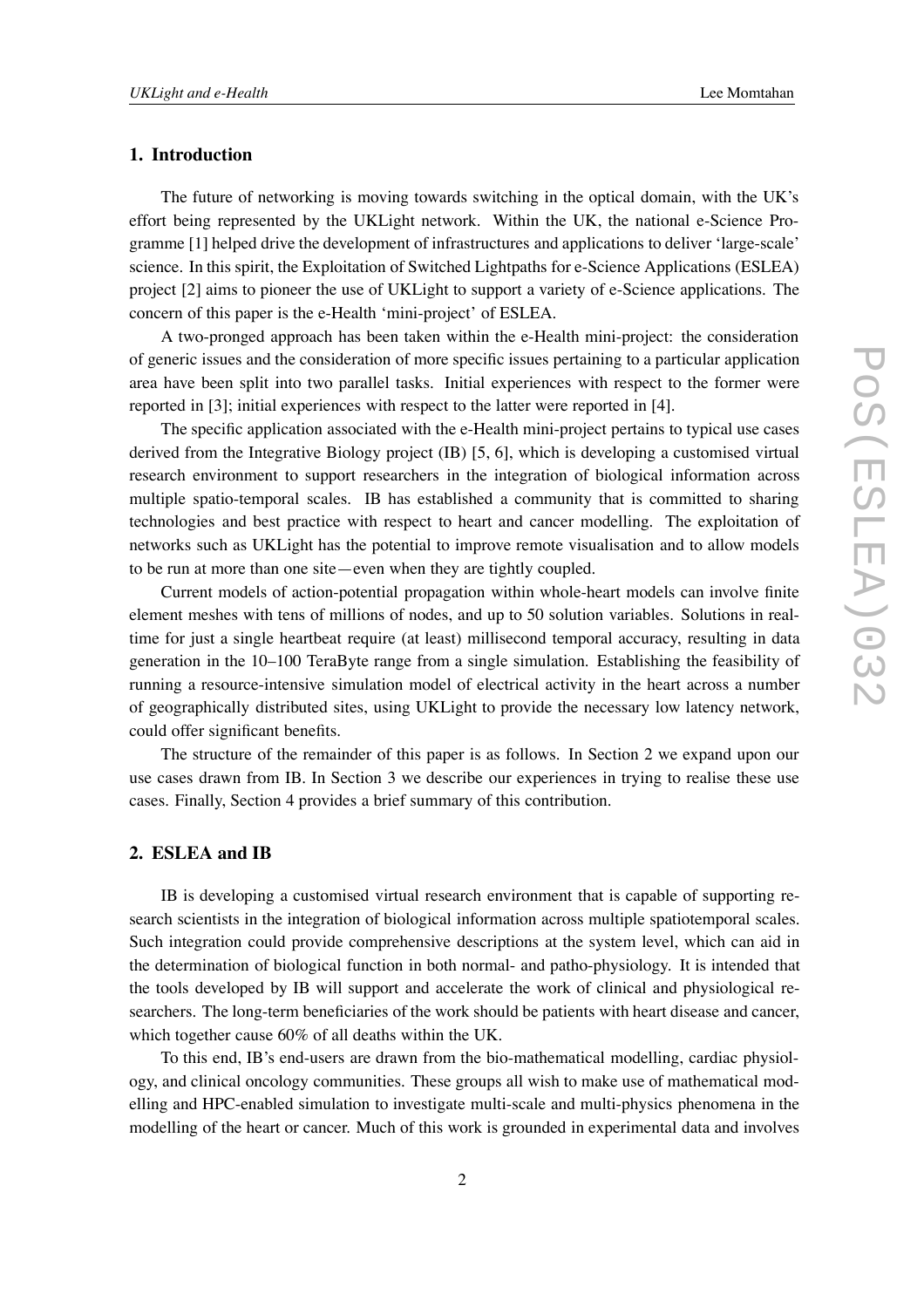the development of complex mathematical models, usually involving the solution of non-linear systems of coupled ordinary and partial differential equations (or equivalent stochastic representations of the underlying processes on very small spatial scales) in complex, deformable three-dimensional geometries. In addition, very large quantities of simulation data are being generated which must be validated against experiments, curated, synthesised, analysed, and visualised.

IB is using, and has used, a variety of computational and storage resources distributed throughout the UK, including HPCx at Daresbury, CSAR at Manchester and NGS (National Grid Service) Data Clusters at the Rutherford Appleton Laboratory (RAL).

The activity pertaining to IB and ESLEA was split into three phases.

The intention of the first phase was to set up a link between Daresbury and RAL, with a view to transferring TeraBytes of simulation data between the main computation site at Daresbury and the main storage site at RAL.

The plan for the second phase was to utilise the link established in the first stage for the purposes of visualisation—with data being streamed for storage also being passed to visualisation servers based at RAL. The motivation for this was that such processing had the potential to reduce the high bandwidth stream of raw simulation results into a relatively low bandwidth stream of geometry information—which could then then be shipped to the end-user for rendering on their desktop over normal low bandwidth networks.

The third phase was more ambitious, and involved the execution of a heart model across heterogeneous compute resources. In modelling heart mechanics, the equations that model the mechanical pumping action are coupled to the electrical activity generating the muscular contractions via a large system of ordinary differential equations which model the ion flows through the cell membrane. A potentially attractive approach is to solve the ODE systems on a massively parallel processing (MPP) architecture whilst simultaneously solving the mechanical problem on an symmetric multi processing (SMP) architecture. To make this approach feasible would require very rapid communications between the HPC resources, with minimal latency, jitter and packet loss. The intention was to use UKLight to couple the MPP and SMP resources (respectively the HPCx and CSAR facilities), to provide an optimal architecture on which to execute the heart model.

# **3. Experiences**

First, a large number of people external to the ESLEA and IB projects (such as systems administrators of the end systems and local networks at the relevant sites) were required to facilitate the first, relatively simple, use case. There was initially an understandable reluctance to connect the storage facility to UKLight in case the potentially very large workload from this connection caused a denial of service to other users. Eventually, however, the relevant parties agreed that the use case was feasible and would work on it.

To execute the first use case, it took on the order of a month to install the necessary Globus client software and obtain grid certificates to connect to the NGS Data Clusters at RAL. One of the factors with the software installation was that there were multiple sources of information, which were slightly different. For example, there is a generic installation guide from Globus, but this contains none of the specifics of the UK NGS. There was also a step-by-step instruction guide produced by the IB project, but this was in part out-of-date as the UK NGS was in a 'state of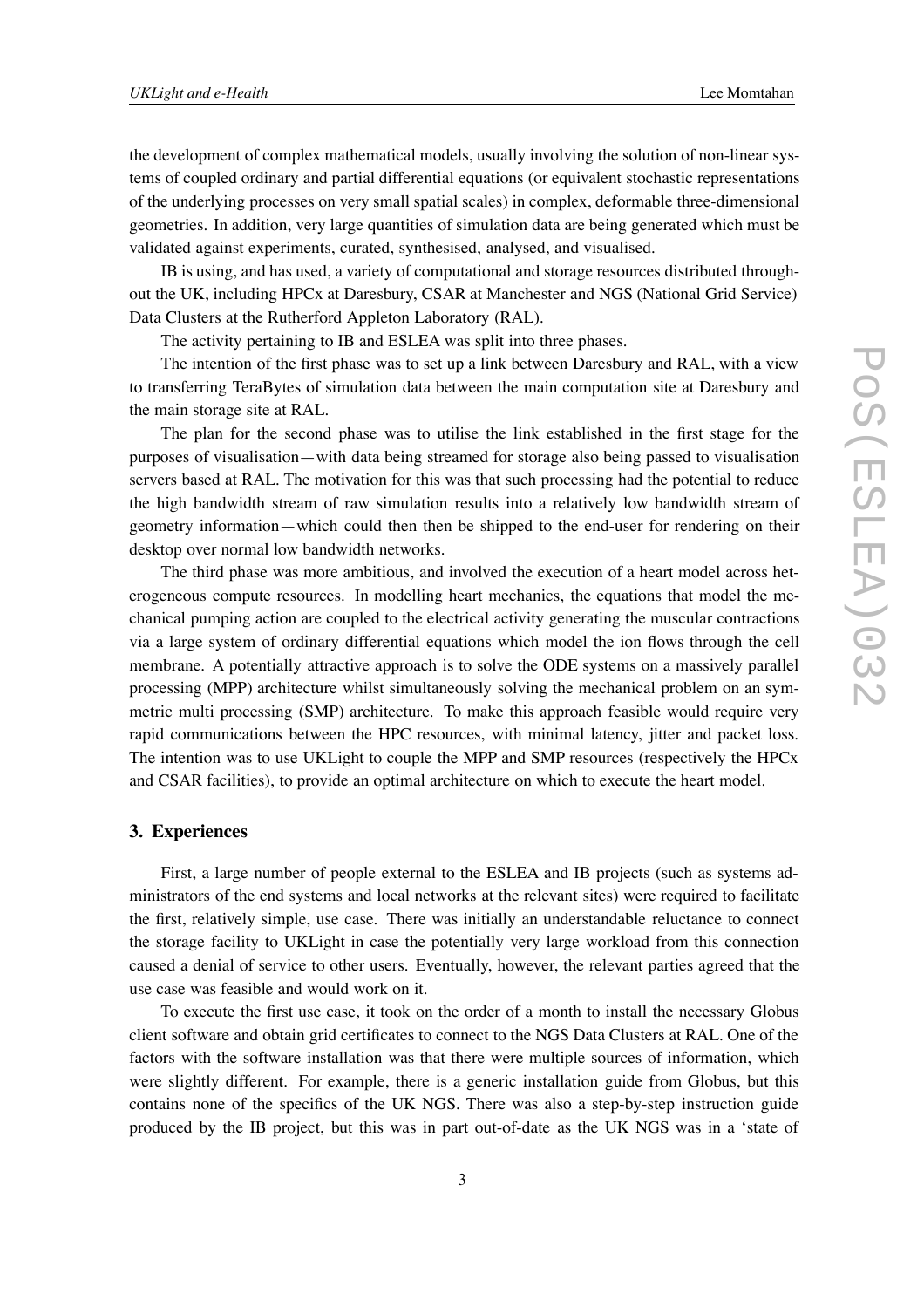flux' at the time. In addition, advice involved reinstalling the Globus software as root—as non-root installs were not recommended; this, obviously, involved a significant amount of rework.

Eventually, these problems were overcome and it was possible to make some baseline measurements for the data transfer use case. The next task was to make the same measurements with the data routed over the UKLight network.

Even when UKLight was correctly provisioned, tests revealed that the end-to-end data transfer was an order of magnitude below what was expected. Diagnosing this problem proved very difficult. The ESLEA e-Health project did not initially have login access to the relevant nodes of the SRB storage facility, a prerequisite to performing the most basic of diagnostics. The security policy associated with the SRB prohibited external login, but after a period of time we successfully negotiated the login access we required.

Diagnostic tests could then be performed. The end-to-end network was tested using the iPerf program. iPerf needed to be compiled on HPCx which runs the AIX operating system, but this did not work out-of-the-box. The HPCx help desk could not resolve the issue, although it was at least responsive. Members of the wider ESLEA community were drawn upon for support with compiling iPerf and this proved extremely fruitful. The diagnostic tests revealed that the network was the bottleneck, rather than the end systems.

Unfortunately, drilling down into the network issue was not possible for the ESLEA e-Health project. The ESLEA project is not aware of the topology of the network between the end systems and the UKLight point of presence, and in any case has no administrative rights to the relevant network devices, which would normally be needed to run diagnostics. Therefore, the problem was passed to the local area network support. This problem was never resolved.

The second use case required modifications to the visualisation software being developed for IB. Instead of post-processing simulation results from a data file, it was required to work with a stream of data being received from the network. Understandably, those responsible for the visualisation software were not willing to make these changes, and it would have been difficult for anyone not already working on the software to make such changes; as such, the use case was dropped.

The software for the third use case was developed by the ESLEA e-Health project working closely with members of the IB project. The software took longer than expected to be developed. The scope of the software was reduced in that just an electrical model was developed. Nevertheless the software was capable of being run in parallel over the UKLight network, using MPICH-G2: a grid-enabled implementation of the Message Passing Interface for parallel computation.

CSAR went out of service before the end of the project, and therefore an attempt was made to run the software between the TeraGrid and HPCx. However, due to issues associated with the compilation of the large software stack, this was not achieved within the time-frame of the project.

Leveraging the IB experience, we see that collaboration within the heart modelling community stems from the development of a trust between scientists—and often these collaborations require the users to develop 'experiments' where disparate groups are required to run simulations, visualise results and contribute to joint papers. Scientists invite colleagues to participate in an experiment and require deployed systems and networks to ensure that these experiments, meshes, generated data and visualisation results are kept secure from competitors. The utilisation of high performance computing facilities requires users to manage accounts on multiple facilities and transport information across the world to secure data stores for real time visualisation or later analysis.